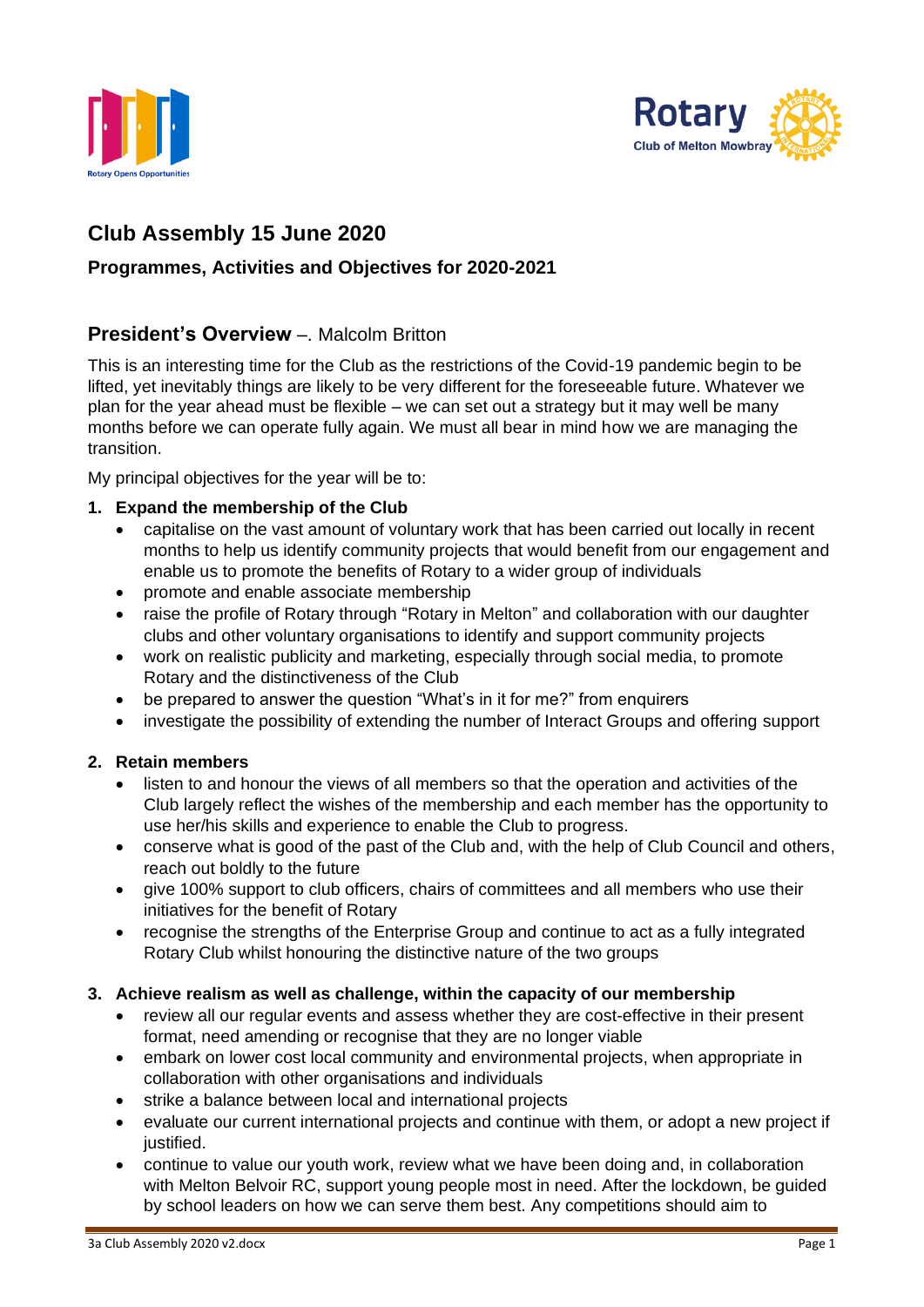increase the number of schools/organisations participating and the number of young people benefiting.

## **4. Restore healthy finances and effective organisation of the Club**

- consider the recommendations of the group tasked with reviewing the finances of the Club
- introduce a new major fund-raising event to recoup some of the income lost during the restrictions imposed by Covid-19, possibly a personal sponsored event.
- continue to appoint task and finish groups for the planning of each major event and activity to spread the workload.
- fully engage with District 1070, Rotary GBI, Rotary International, and Rotary Foundation

The success of a club largely depends on relationships. I will encourage and support all social opportunities to create and maintain friendships and continue to promote an environment in which all members feel valued and to which others are attracted.

# **Club Service**

Club fundraising and social events are being hit hard by Covid19. As the President says above, we will review all our regular events and assess whether they are cost-effective in their present format, need amending or recognise that they are no longer viable.

Despite the Club's considerable efforts to adapt to an ever changing "new normal", we face genuine challenges. We may be at our best in restoring the Club when fundraising and social events are combined. Some events may return relatively unscathed, and others may be adapted – while the situation may encourage us to introduce new ideas and opportunities.

There are some "Known Unknowns":

The District Quiz may go ahead online, though Minor Sports would need more adaptation.

Potential "New Normal" Club fundraising & social events include:

- An Evening with Charles Hanson
- Club Quiz Nights
- Duck Race or Easter Bunny event
- President's Summer Lunch 2021
- Santa Fun Run or local Family Cycle event in September 2020 or May/June 2021
- **Big Band Concert**
- Uppingham School Concert
- Vintage vehicles is being reviewed.
- Satellite has a successful Calendar sale

This lack of certainty means our normal spending plans are not included in this document but will be revised in coming weeks as things evolve.

Communications:

We will investigate how to modernise our website.

The use of social media is already our main outward-looking communication media; further work to broaden and coordinate its use be considered.

## **Community and Environment Service** – Adrienne Holland

In light of Covid19, we are planning service activities which bear little or no cost. We will focus on service to our community; with members being active and directly involved whenever possible.

Plans include: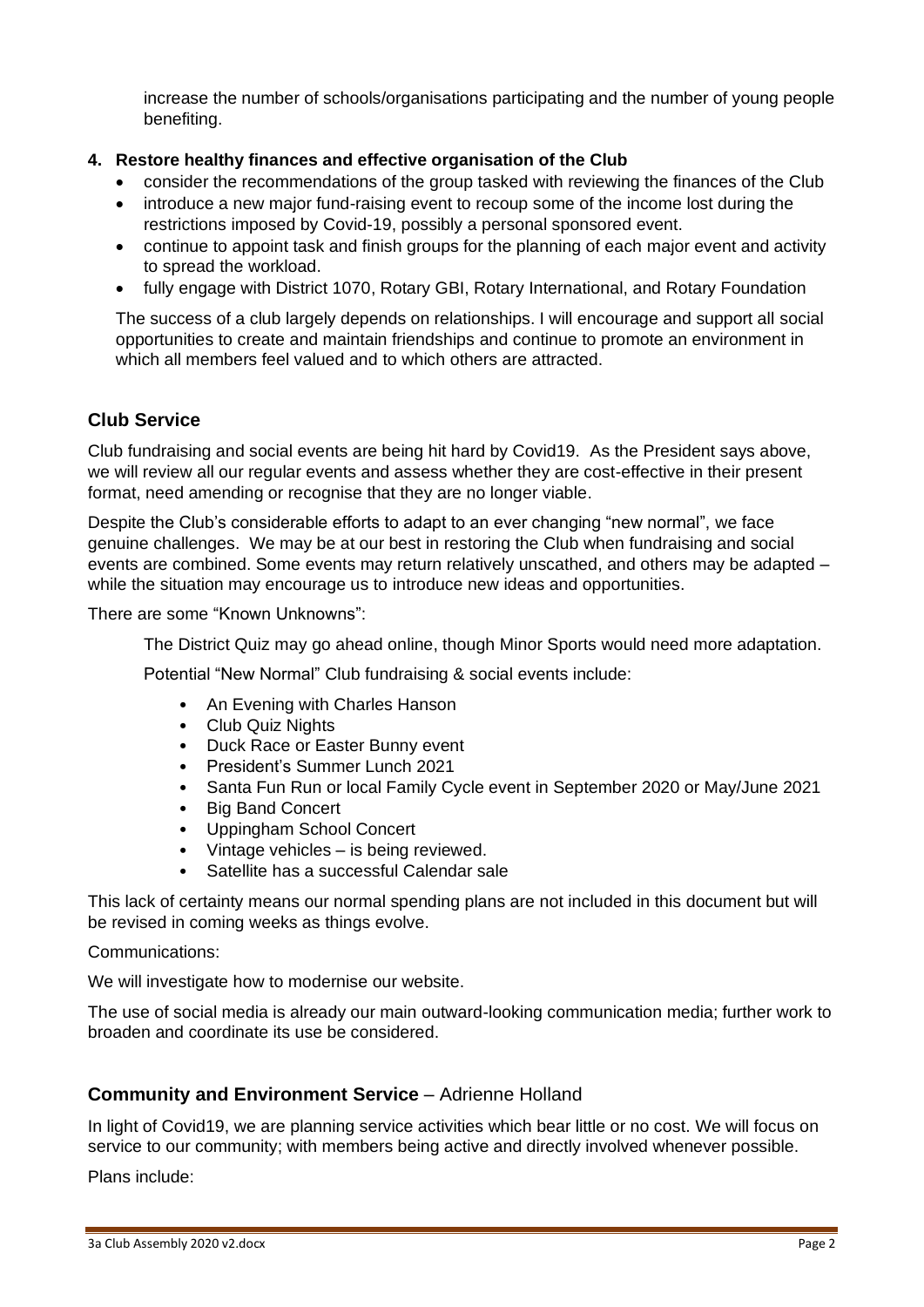- Enhance the environment tree planting, completing the carpet of crocuses by Parkside, litter picking etc. We plan to invite speakers to the Club to raise interest, awareness and commitment.
- Involvement in the District project of supporting people with various mental illnesses to take advantage of the environment. We are conscious that this may be difficult whilst social distancing is in place.
- Contact Teas if this cannot be held as normal, we plan to provide "take out" afternoon teas for the isolated and vulnerable members of our community.
- We will repeat the efficient and effective organisation of last year with the parcel collection and delivery to needy people. We hope to collect at Sainsbury's and Tesco if at all possible and work with the Council on distribution. Dates depend on the supermarkets.
- If the Christmas Tree Festival in the Church takes place, we will part.
- Kids Out might not be able to take place in any form but we intend to investigate some disadvantaged children having the opportunity, with the help of financial support from District, to enjoy an event that they would not normally be able to access.

#### Funding:

We anticipate funds will be extremely limited but are conscious that many service activities require at least some funding - however small.

- If the Duck Race takes place then it will provide a larger amount of funds, but we are considering alternatives if Melton Day is cancelled – see above.
- It is our intention to raise funds by raffling cakes etc; which can be done over Zoom!
- A Christmas cake and card will also raise some funds, again by Zoom if necessary.

## **International Service** – John Redwood

We will aim to:

- Consider a further project in the Philippines to provide two toilets with washing facilities similar to a recently completed project.
- Investigate and assess a new project or projects in the Philippines to expand education facilities or suitable projects elsewhere in the world.
- Continue to provide help for organisations abroad with the collection of spectacles and cartridges.
- Find the level of funding required on a matched funding basis and start to ring fence monies to access the new Rotary Disaster Fund.
- Be ready to provide for such projects as Shelter Box in the likely event of a natural disaster at some time in the coming year.
- Continue the three Clubs, Rotary in Melton, effort to plant purple crocuses to present a colourful reminder that Rotary is deeply involved in the eradication of polio worldwide.
- Continue fund raising to assist in the worldwide project to eradicate polio.

# **Youth Service** – Eric Hall

The current circumstances associated with Covid19 mean the opportunities for working with young people in the coming year will be extremely challenging. Indeed, the situation may be such that few of the traditional events will occur, particularly before January 2021, though some may be possible in an adapted format. This remains to be discovered.

Rotary GBI has confirmed that there will be no National Finals for Young Musician, Young Chef and the fairly new Youth Speak Debates. Face to face meetings and events will not resume before January 2021.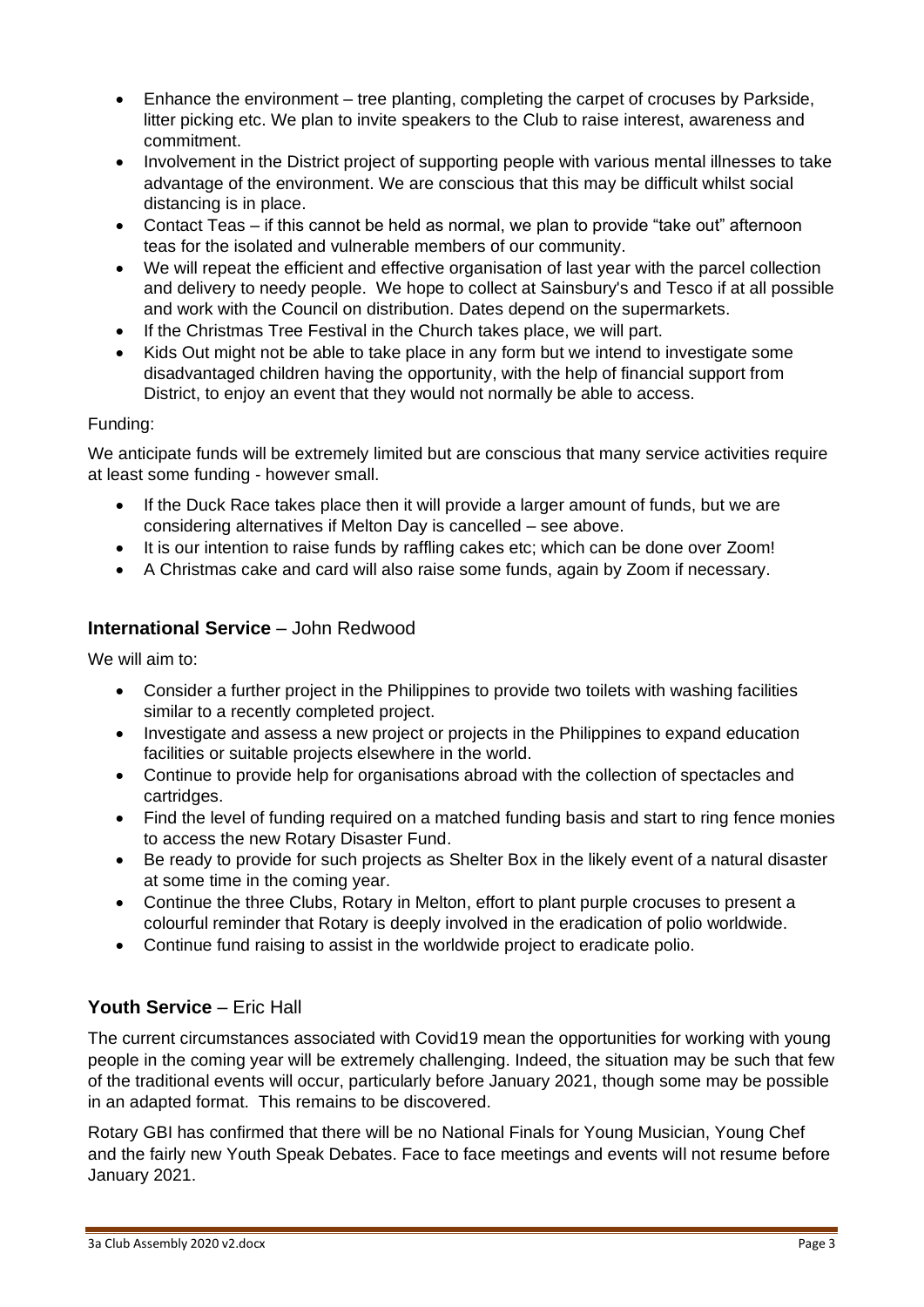Given the above, and the need to agree plans with the Belvoir Rotary Club, the remaining parts of this report are necessarily a draft indication of what might occur.

We will investigate the viability of adapting and promoting competitions such as Young Musician, Young Writer, Young Photographer, Young Film Maker, Young Photographer, Young Chef, Young Environmentalist, Young Designer, and Youth Speak Debates.

Youth Exchange, Youth Leadership Award (RYLA) and Young RYLA: as Club fundraising capacity continues to be limited, we will need to consider the associated costs.

Rotary Stars: an adapted version may be possible.

Interact: we will continue to support a small Interact group.

## **The Rotary Foundation** – Alison Blythe

The focus of Foundation will be to encourage people both in and out of the Club to contribute to our main Charity by enjoying various functions during the year and in so doing becoming increasingly aware of Rotary and its main charity – the Foundation.

The 2020 postponed Foundation Dinner will be in May 2021 with possibly an additional Foundation Meal earlier in the year.

It is hoped that both the Big Band concert in November and the concert by Uppingham School in February will go ahead, securing funds for the individual project aims whilst also contributing to the Foundation fund.

Grant money from District will be restricted this Rotary year with demand outstripping supply.

The Satellite Enterprise Group is applying for a District grant towards their Bursary Fund which aims to help start-up businesses in the Town.

# **Satellite Group, Rotary Enterprise** – Martin Scholes

Our aims for 2020-21 include:

- Attracting more members following our Network contacts and our Forums. We are committed to raising our numbers to at least 16 by the end of the Rotary year (from the current 12) We have started to hold less formal e-meetings to this end to introduce potential new members to the team. We also have a Satellite Club Picnic for potential new members on 2 August 2020 – subject to Government rules.
- Offer support to local small and new businesses by way of Information Forums. We aim to provide three of these in 2020-21 and it is likely they will be online only.
- We will use our funds to provide The Melton Enterprise 2020 Grant Scheme. It is in the process of being updated and relaunched this year. It aims to make available a network of information relevant to local entrepreneurs. Also, to provide financial support of up to £2,000 per year, where applicable, to local 'Start-up' and 'Early stage' businesses, as well as providing business networking opportunities.
- Work closely with Mother Club on fundraising projects.

How will we fund this?

- Through the sale of our Melton and Vale Calendar, we anticipate raising £2000. We have already sold 10 of the 12 sponsorship places.
- We have the backing of Club Council to apply for a District Grant to boost this, but this is in the early stages.
- We have also successfully held our first Quiz night and intend to repeat this event after the Covid19 crisis.
- Think creatively and find other methods of fundraising distantly